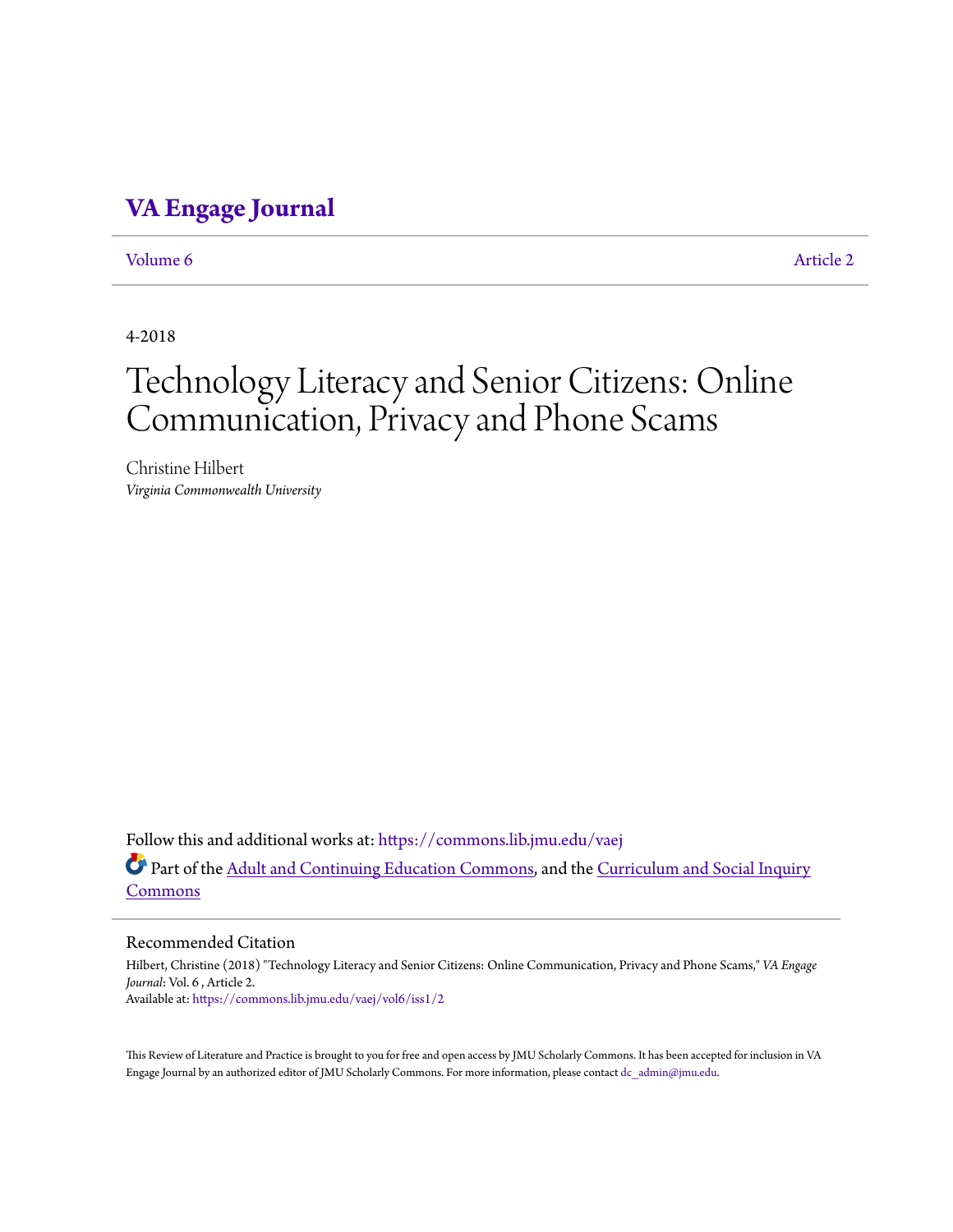# **Technology Literacy and Senior Citizens: Online Communication, Privacy and Phone Scams**

At Virginia Commonwealth University, while taking Inquiry and the Craft of Argument, I participated in 20 hours of community service. The class was a service-learning section focusing on technology integration in the community. The nature of this course was to allow our service work to guide our research with the goal that our participation would shed light on a community need. I gained a deeper understanding of how senior citizens, or persons over 65, became acquainted with new technology. The service work led me to the understanding that, although the residents were fluent in being able to access online websites and use phones, they were not fully aware of the privacy options available for their security. The research indicated that senior citizens using technology when they do not have an education on how to navigate the online services could encounter otherwise preventable situations. These include, but are not limited to, giving away money, posting private information to public platforms, and allowing a phone caller to coerce them into giving out private information.

My group partnered with Happy Days assisted living community in Richmond, Virginia, and the examples used in this analysis are stories the residents shared with me while engaging in routine technology tutoring. The name of the retirement community has been changed, and the quotations and italics attributed to the residents below are reenactments of the resident's stories and not their documented words. These are real-world instances that probably happen more than society would like to admit, and after my service work at Happy Days I realized that preventative measures can be taken for the senior citizen user to protect their privacy while answering phone calls or using online communication services. Technology education focusing on online privacy and how to handle an unwanted caller can help the senior citizen population protect themselves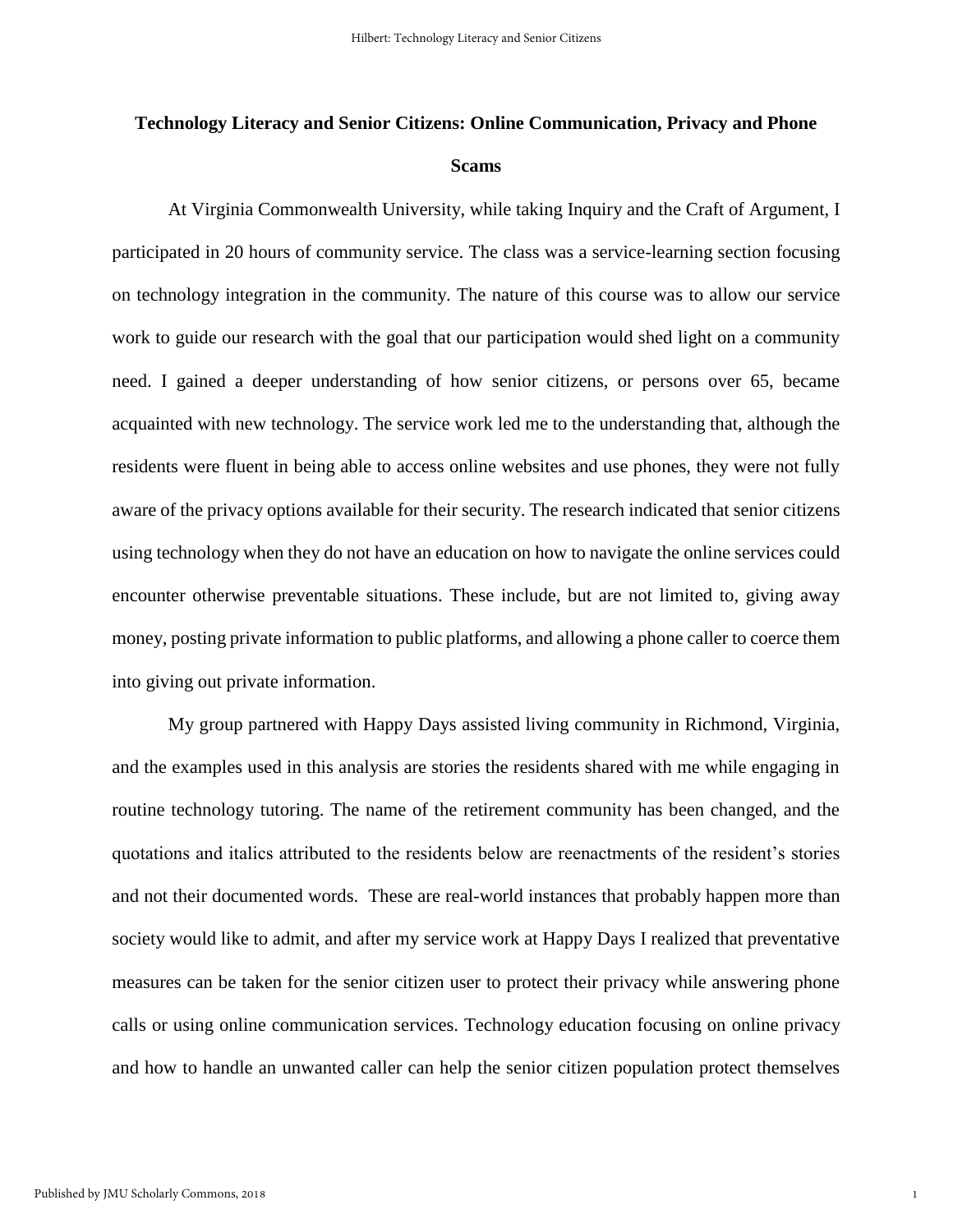online as well as through the phone. This type of education creates foundational awareness for other social media sites and offers a universal script when handling an unwanted phone call. Raising awareness about privacy can be and perhaps should be integrated into all technology help given to seniors.

#### **Senior Citizens' Interactions with Technology**

In November 2016, in a small room at Happy Days, five senior citizens with eager expressions on their faces held devices such as laptops, tablets, and cell phones. The five seniors were there for technology tutoring and four college students, including myself, were there to help them in any way we could. A returning resident lit up when she saw me and we began a conversation that led to a shocking revelation. She commenced to tell me about a time that she had almost been scammed out of \$3,500. Below is her account of the story:

*I was needing a car and found a really good deal on Craigslist. He said he was in the Service, and it was a good car at a good price. He told me to send him money and he would ship the car to me. He told me to go to Wells Fargo and put the check into his cousin's account. Thinking about it now I feel so foolish. I always tell people to be careful and don't trust people online. Anyway, I go to Wells Fargo and try to send the check when the representative said, "let me check a few things." This was after they asked me if I knew the person personally to which I told them I did not. The man from Craigslist said I had to send the check within the hour, so there I was sitting in the bank when I started to get extremely anxious because it was getting to the hour mark. After a while, the manager and teller came out and told me that the account had several fraud flags on it so they were no longer honoring the account. After that happened, I called the Better Business Bureau to report the incident, and they said that it was one of the most common scams and that they couldn't believe I almost fell for it.*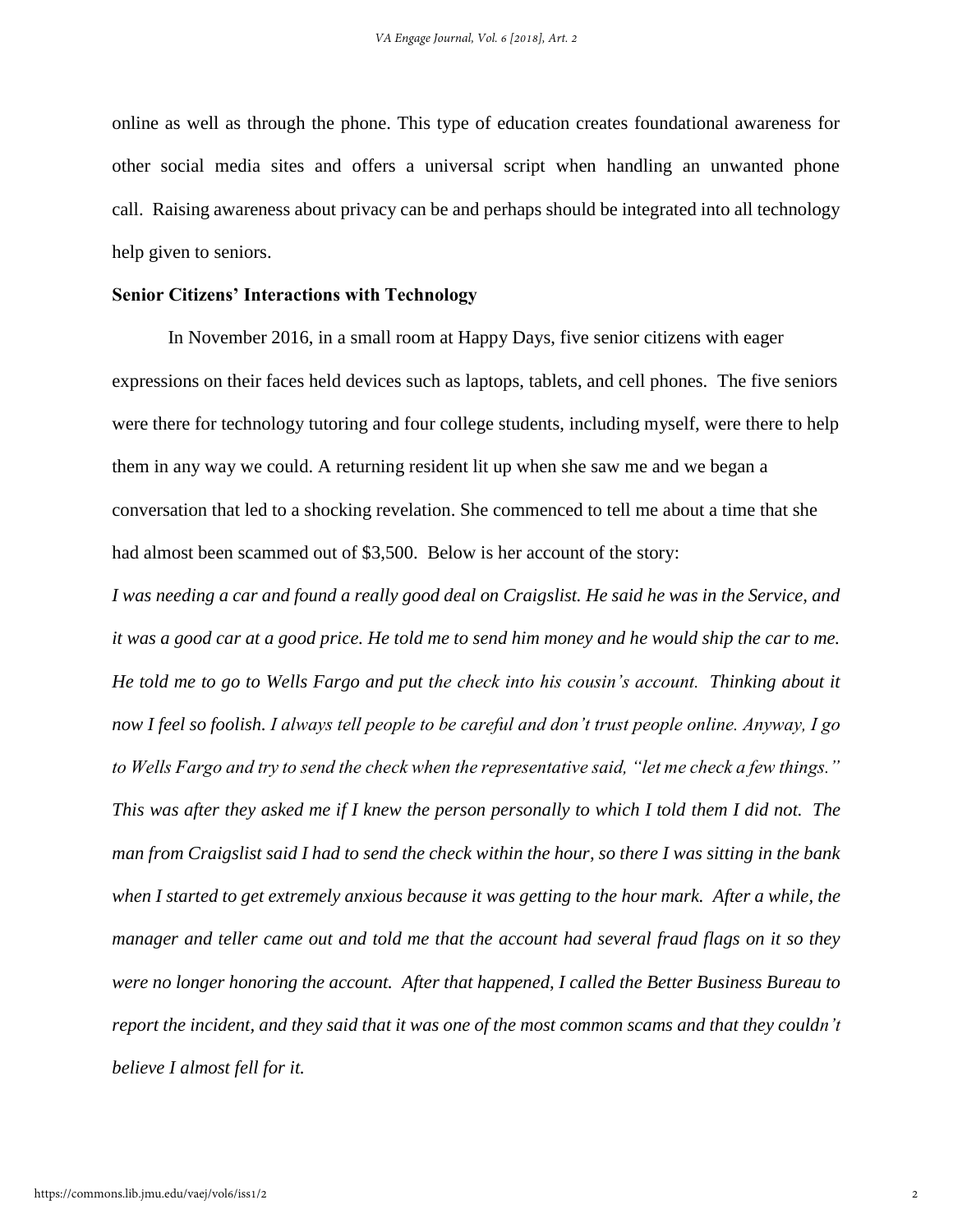The scammer used a pressure tactic to persuade the victim to complete the transaction quickly so there would not have been time to reverse it, had the resident figured out she was not going to receive a car. Many victims can fall for this trap and the senior citizen population seems to be more vulnerable due to their trusting nature. Immediately trusting someone online or over the phone was a shortcoming I noticed both in my research and service work and I felt it necessary to look into further. I observed in my service that the residents desired to communicate and interact with others online and most of the time they were able to do this on a mostly fluent level. This is especially true of social media sites and email. As a society, further research and attention should address the reactions to reporting suspicious behavior as they have negative consequences if authorities do not receive the complaint with understanding and empathy. When the resident attempted to report the crime, the Better Business Bureau's response was unprofessional and offputting. This type of situation can be detrimental to a senior citizen because they may no longer feel comfortable reaching out to a loved one or others they trust. The response could also have adverse effects when trying to be proactive about limiting the prevalence and influence of cyber criminals.

 Living in a technological society, internet use is on the rise and this is true for the senior citizen population. According to Anderson and Perrin at the Pew Research Center (2017), 67% of adults over 65 go online (p. 8). Understanding privacy settings and the basic user foundations of social media sites like Facebook or email is pertinent to successful technology integration in the senior citizen population. Scam callers and automated calling is important to focus on during technology tutoring because the telephone is the technology that most senior citizens are commonly familiar with. Whether the senior citizen is using online services or phone communication, it is important to take into account how the population could be vulnerable to uncomfortable outcomes, should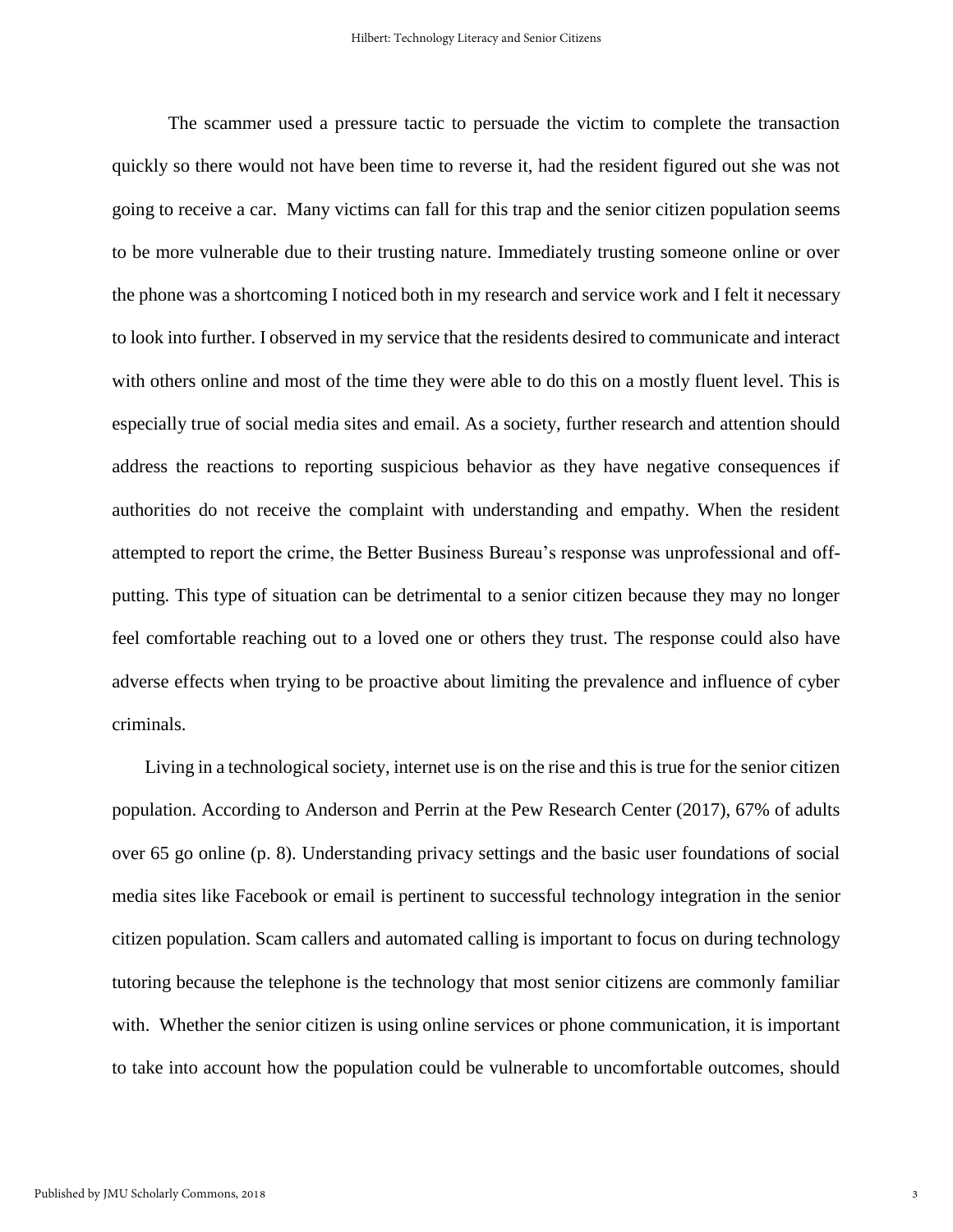they be unaware of some of the risks. The remainder of this paper will explore the potential solutions to not only the situation mentioned above, but also many others like it such as unwanted calls or unintentional posting to social media sites by new internet users.

### **Senior Citizens' Understanding of Online Platforms and Privacy**

During a visit to Happy Days, a resident asked me to teach her to delete emails. It quickly became apparent that she needed help understanding how her AOL email functioned. I worked through a step-by-step process that included showing the resident how to select all, delete, reply all, and how to compose emails. The resident was quick to log in and show me exactly what she needed help with. The interaction made me take a step back. I went in with the notion that the senior citizen population needed help using the technology in general, as if they did not understand anything. That was not the case, and it made me approach my service differently. I acknowledged after that moment that I had an unconscious bias towards the senior citizen population when they go online and that my bias was unfair to the population. I was able to understand better that they were fully capable of using the platforms, but they tended to need encouragement that they were capable as well as elevated tutoring to be confident users. When I asked the resident how she became so savvy with using the site she told me that most of it was on her own. Her daughter got frustrated with her when she asked how to use online platforms, so the resident did not ask for assistance until the service-learning students came. I began to reflect on how the rest of the population responds when a person over 65 asks for help using online services. The tendency to act dismissive when a senior citizen asks for help can lead to them not reaching out anymore which is unproductive.

As a service learning student, I went in with patience which lead to a lot of really good questions from the residents. After we worked through the email platform the resident asked me

4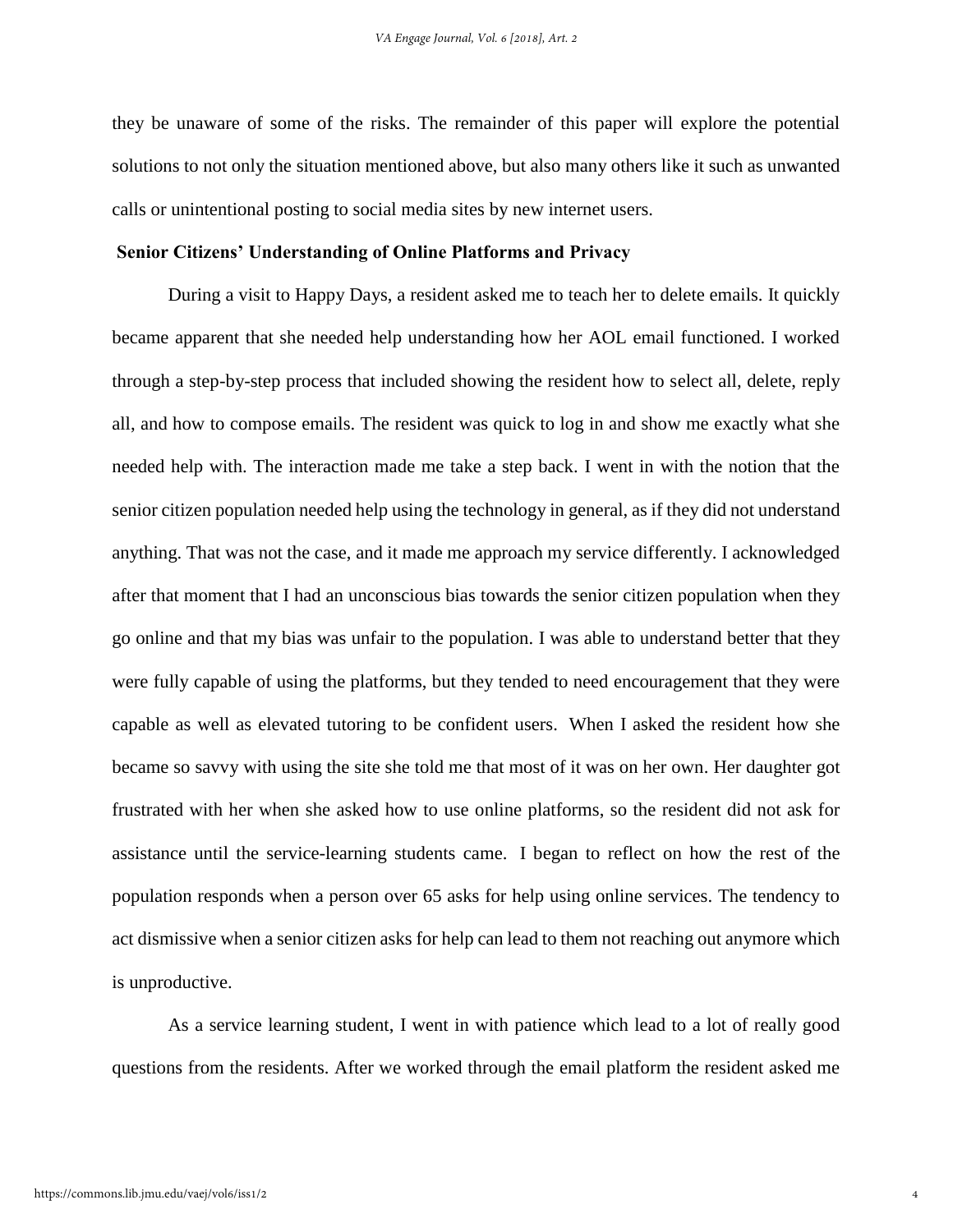to help her message people privately on Facebook. She began to tell me of an uncomfortable instance when she sent an intimate letter to her pastor on Facebook. Rather than sending him a private message, she posted it to his main page without realizing that everyone could see the post. *"I was so humiliated*," recalls the resident. This instance is a prime example of knowing how to access the technology without understanding the functions of the platform. On Facebook, when posting to someone's wall, it can be misunderstood that it does not show that message to the public. The lack of familiarity comes from the senior citizen population not being properly educated on social media sites. An important concept to keep in mind is that the senior citizen population is completely capable and competent in understanding how to use the platforms even if they sometimes need help. Once they are able to navigate the software, things become much easier and they are further able to understand other platforms because they have gained a better foundation.

At Happy Days, the residents wanted to learn how to better use technology, so they could become more confident and independent in their usage. Technological education for senior citizens on social media sites and the potential cyber threats that come with its use is crucial to facilitate independence online. Having reaffirmation of information will help senior citizens protect themselves online and feel confident to report any suspicious behavior they encounter. In a study done by the Pew Research Center titled "Older Adults and Technology Use," Zickuhr and Madden (2012) found that 6 out of 10 seniors report using the Internet. On average, my peers and I helped 5 to 15 residents per two-hour visit to Happy Days. During these visits, I frequently received questions on how to use online platforms. Facebook was incredibly popular among the residents and most of their questions were centered around using the site. However, we realized that for the new users at Happy Days, we could not help the residents with discrete functions of the site without teaching them a foundational knowledge of the platform. This was evident when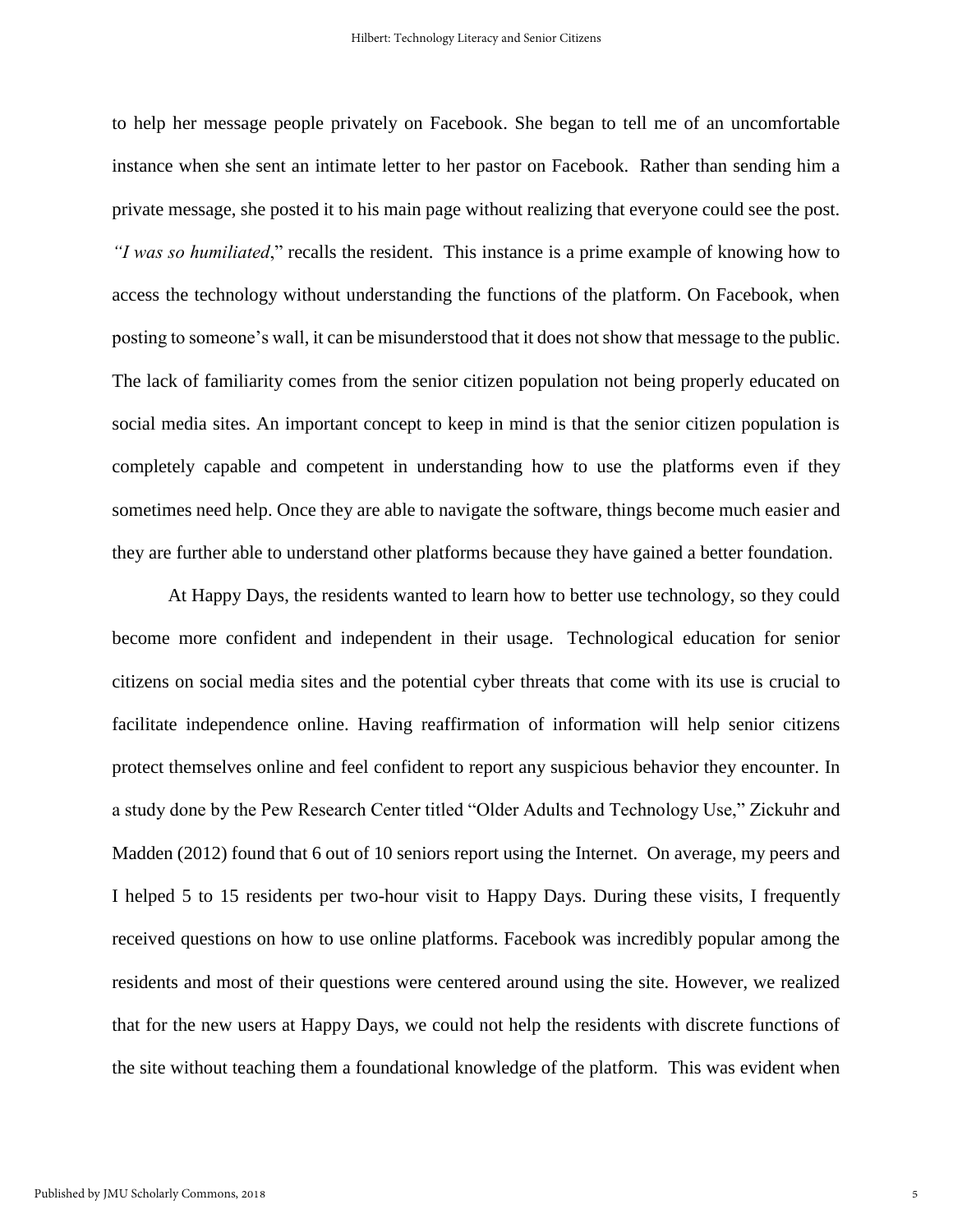residents asked us how to search for people, how to add friends, how to delete requests, and how to log out, among other things. After we taught the residents about using the basics of the platform, they seemed to be much more confident in their own abilities.

Discussing privacy settings creates a new dimension of understanding that could not be taught until we gave the residents help with the platform's basic functioning. After establishing the foundations of navigating the site, we could better help them understand and use the privacy settings. For example, when posting something to your wall, Facebook has a small drop-down menu to the right of the text box that allows the post to be public or audience specific. There is a setting in the security features of the site that can allow for someone to change the public setting to friends only, but it is five clicks deep into the site. To understand how to access and use the security setting, the user will first have to understand where their post is going, how to see their post, and be cognizant of the audience of the post. After that, the explanation of where the default setting is located becomes much easier. If a senior citizen user does not choose to alter their security setting, and does not click on the friends only option before posting, their post becomes public to the world. Consequently, others could potentially use sensitive information the user posted to gain their trust and take advantage of them.

Once we had taught audience-specific security features, something my group wanted to elaborate on with the residents was the potential of unwanted posting to someone's page on social media sites. We thought this was important after discussing the privacy settings with the residents because it is a setting that can be changed in the security features of the site and can cause issues if not changed. This is troublesome because many times the residents had to really pay attention to the functions of the site to understand the parameters of the platform, let alone advanced security settings. In the article "Social Networking and Identity Theft in the Digital Society," Holm (2014)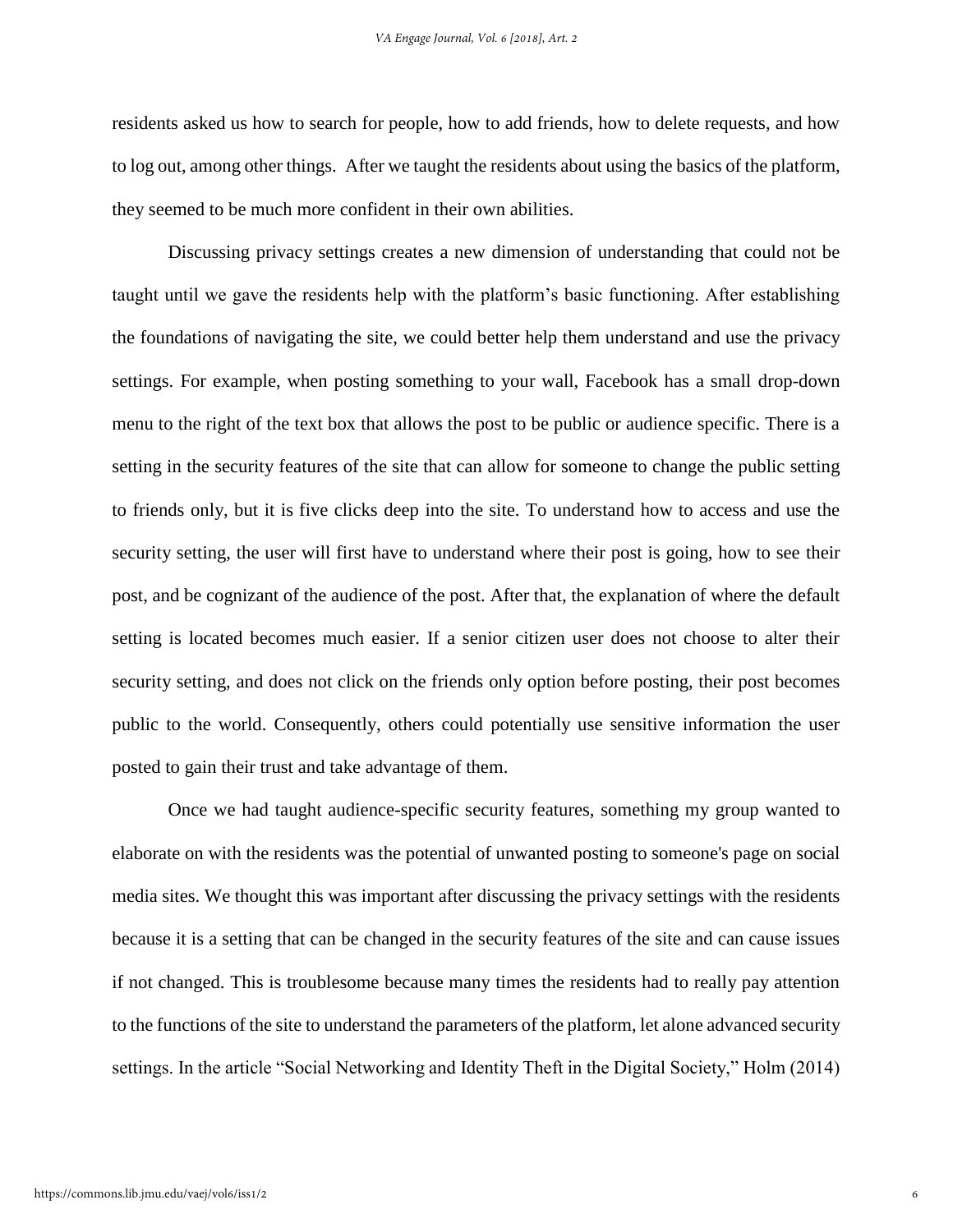discusses the nature of how social media sites create a new vulnerability to internet criminals while online. An especially silent threat is "once information has been passed on, particularly to third parties, it is unclear as to what obligations will be adhered to and the responsibilities of these parties are not defined" (p. 161). We observed in the residents that default options of social media sites, such as allowing your profile to be public, are not changed to private because the new senior citizen user is unaware of privacy settings at all. This could impact their future privacy and personal security online. This led us to discussing the prevalence of phishing on social media sites after we found evidence of the frequency.

The older citizens of the United States who are new to using sites such as Facebook could possibly be unaware of security threats, and we found this to be true of the residential population at Happy Days who came out for technology tutoring. In the infographic report titled "International Internet Scam Hotspots," backgroundcheck.org (2016) found that 65.9% of phishing scams, which are fraudulent messages sent out to obtain sensitive information such as passwords or credit card numbers, originated from the United States and target social media sites and email platforms. To prevent any vulnerability, we encouraged the residents to never give out their password and made them aware of what a safe URL looked like. However, a challenge we faced was that sometimes the residents did not want to hear the logistics behind security settings or what threats could be lurking online. For the most part, we worked with what they needed help with, but also learned to be broader in our explanations because we had a tendency to use implicit language which can be frustrating to a new user. We realized that when tutoring someone in social media platforms, it is really important to use unbiased and understandable language so that no one shuts down, including the tutor. When explaining how to directly message someone in the chat screen on Facebook, a resident kept saying that it was not working, and at that point, I was not really sure how to tell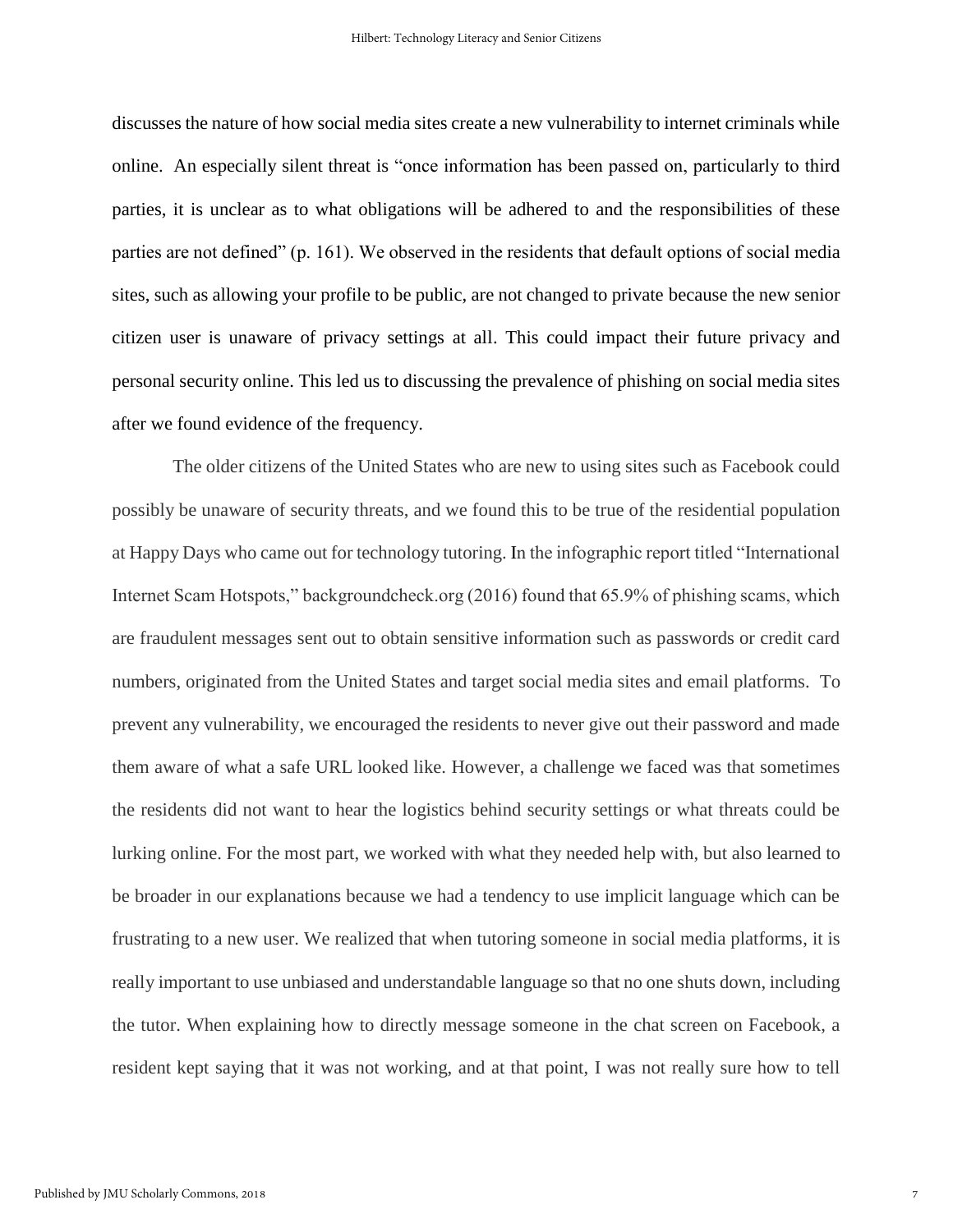them in another way. However, I took a step back and realized that there was another way to do this that would be more straightforward and safe. Instead of trying to message the person from the chat screen, I had them go to their friends list, click on the person they wanted to talk to, and from there, click on the message screen located in the top right-hand corner of the persons page. This was a beneficial experience because it allowed me to see that the ways in which I explained other things may not have been so clear.

The accessibility of personal information online and the rise of technology use by the older population make it incredibly important to educate the new senior citizen user. There is an abundance of preventative measures that can be set in place such as changes in the privacy settings and teaching the basic foundations of the platform. Educational outreach programs for older persons could help make them aware of what settings to choose, and who to talk to or accept friend requests from, as well as enable them to guard themselves online. This would be a good step to increase self-protection for the senior citizen population.

#### **Phone Usage and Automated Calling**

In October 2016, I was called to the room of a couple who had been living at Happy Days for five years, and our interaction sparked a conversation about "robocalls." One of the residents told me her friends had been targeted by these phone calls and sucked in because it was hard for friends to say no or to "be rude." She said she was annoyed by these calls because she opted into a no-call list. She did not understand why they kept calling, yet she accepted it as an unavoidable annoyance. "*You know, I have a hard time hanging up with those people and the worst is the robot calls! I put us on the Do-Not-Call list and we still get them!*" she said with a sighing smile. Although the U.S. has enacted laws to protect individuals from cybercrime such as the "Do-Not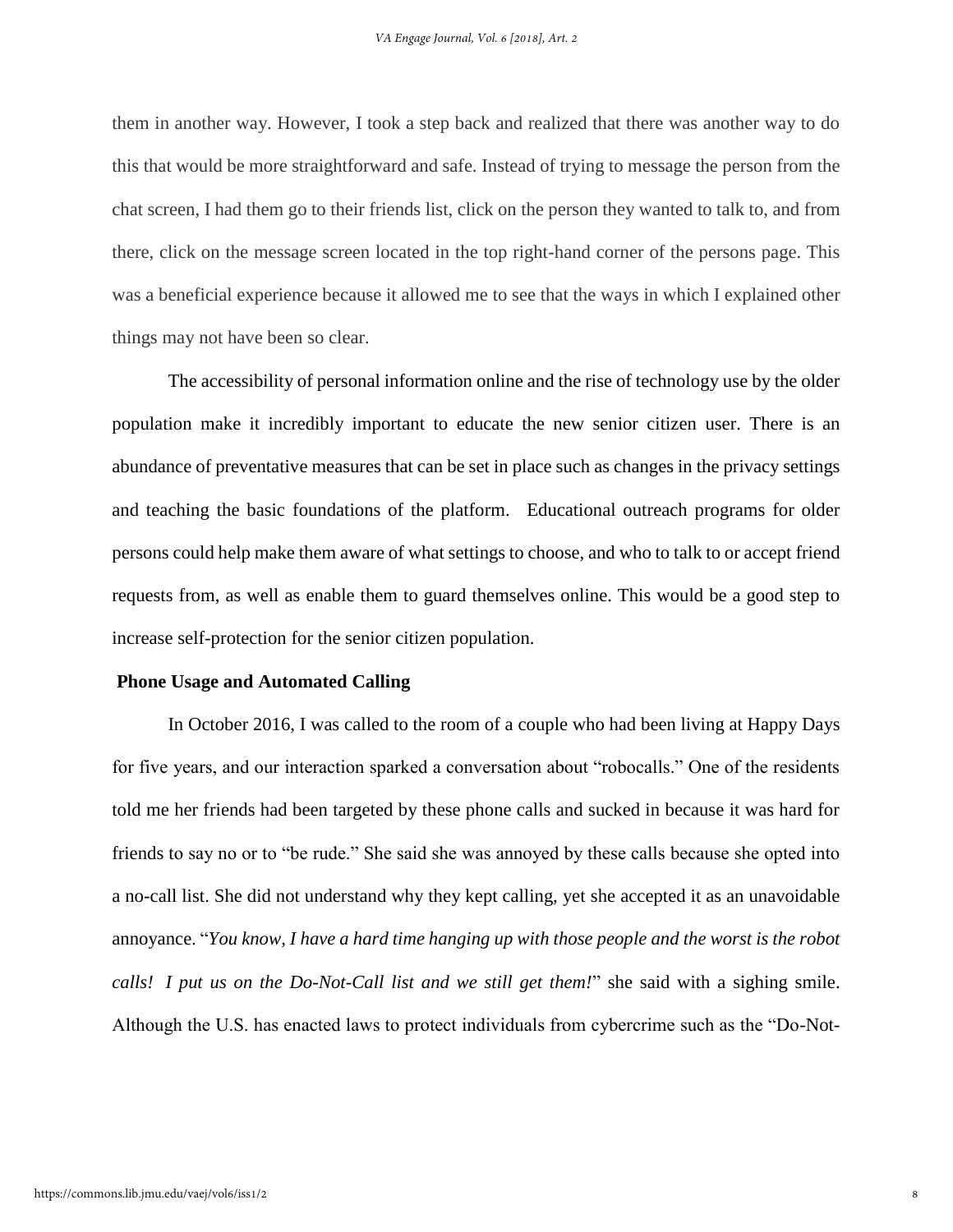Call Implementation Act," they may not always be helpful to the senior citizen population if a persistent caller catches them off guard.

Although there are laws to limit the number of automated callers, the laws are not well enforced because it is hard to keep up with the quickly progressing cellular usage among U.S citizens. A report released by the U.S Senate Special Committee on Aging titled "Fighting Fraud: U.S. Senate Aging Committee Identifies Top 10 Scams Targeting Our Nation's Seniors" (2016) discussed in depth the top 10 scams that seniors face in the United States and offered resources to help senior citizen victims. Robocalls were the third most frequent scam on the list. To combat this, Congress established a national Do-Not-Call registry "with the goal of putting an end to the plague of telemarketers who were interrupting Americans at all hours of the day with unwanted calls" (p. 7). The act was passed in 2003 to stop telemarketers from calling citizens, yet almost 15 years later it has not deterred criminals from contacting potential victims. The resident told me she placed them on the Do-Not-Call list but still received calls. This resonated with me because I have experienced similar situations. While the law may have worked in 2003, it is no longer effective because of how much the internet has evolved. Criminals can find numbers online easily and make thousands of calls instantly.

When I was working with the residents, I realized how frequently they used their phones, whether to call friends, family or even play games. The residents were fully capable of using this technology and were even aware that robocalls were a common issue. When I went back and discussed this with my group, we became more cognizant that, while we were doing technology tutoring, the residents of Happy Days were much more aware than we thought. It made us critically analyze the circumstances in which these situations play out. For us, when we see an unknown number, we let it go to voicemail or we ignore it all together if it is an "888" or "201" area code,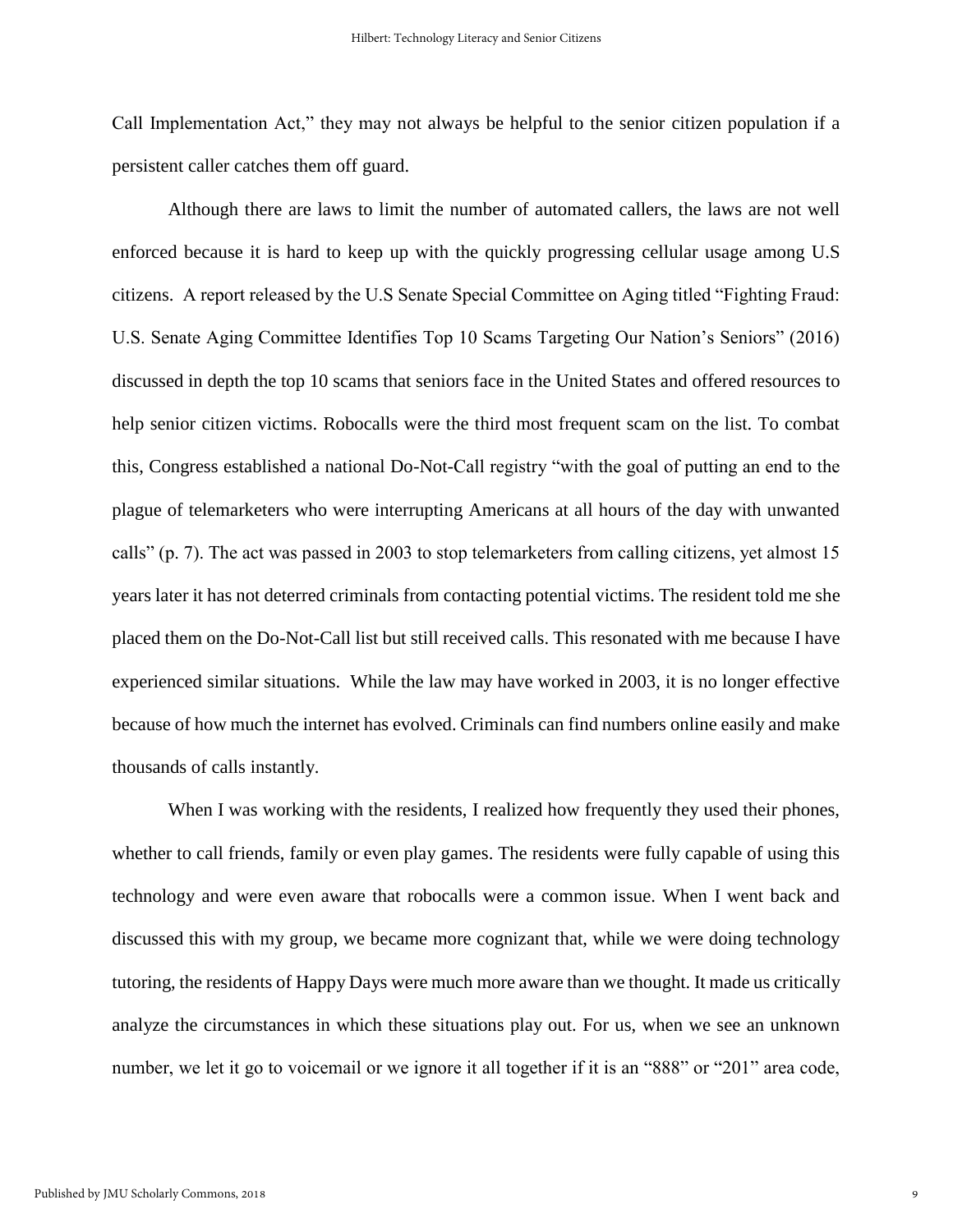because we learned growing up it was not a legitimate caller. However, many senior citizens have used landlines most of their lives. When landlines were first around, caller ID was not a common feature, and while the residents knew how to use the phones, they were in the habit of answering the phone without checking for the caller. We encouraged them to check the caller ID so they would have the ability to reject a call. Another reason they may be vulnerable after accepting a phone call is because they want someone to talk to. The residents loved to share their stories with us, and much of the time, it was unrelated to technology. Many are aware of what a robotic call sounds like or even a telemarketer, but sometimes it becomes hard to hang up because of the persistence of the caller.

For example, I helped a resident couple set up their voicemail. At the end of the call, the sales representative tried to sell them a product that was very expensive and unnecessary for the couple's phone use. I was swift to say "No thank you, goodbye," but after the interaction the residents thanked me for hanging up and acknowledged it would have been a nuisance for them to do so. Something I took away from this was that the residents are not unaware of the tactics of a sales person, telemarketer or robotic caller, but when it comes to hanging up, it can be hard to distinguish if what the caller is saying is important or not. Another vulnerability senior citizens have to these tactics is potentially the absence of facial cues which can make the differentiation between a helper or an upseller difficult. This made it clear that we could help them create preventative habits while engaging in cellular technology opposed to going over the rudimentary basics of using a phone. Another observation I made was that a lot of the time in the residents' cell phones, they had a series of numbers in their outgoing or incoming call log. When I asked who was who, they were able to tell me that it was their child or friend. Encouraging the add contact feature in the cell phone was a measure I took so that it would be easier for the residents to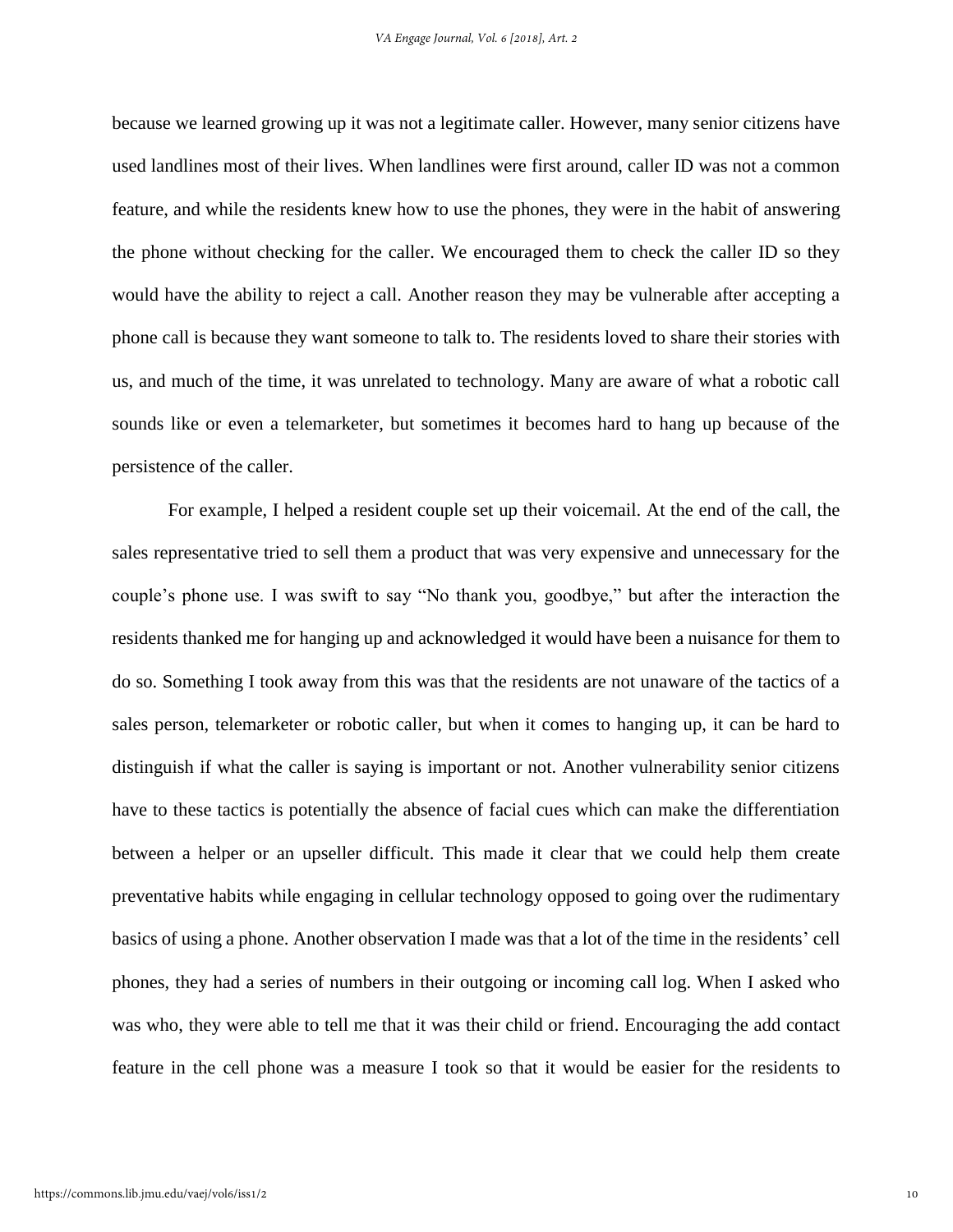differentiate whether a caller was a familiar number or a random number that would be better left to voicemail.

#### **Response to the Senior Citizen Victim**

During a visit, I was having a conversation with a resident about the public service announcements around the assisted living campus, alerting the residents of IRS impersonators and lottery scam callers. This was an indication to me that someone in the region had potentially reported such behavior. I decided to inquire into the situation more to gain a better understanding of the frequency and nature of the occurrences. I asked the resident if she or anyone she knew had been scammed out of any money. She stated, "*I had a friend who told me someone called telling her she had won the lottery but had to give them money first. She didn't tell anyone about it because she felt uncomfortable sharing how much money she had given the caller.*" When discussing these occurrences, it is necessary to talk about how we can prevent these situations from happening. It is equally important to acknowledge what type of dialogue would be most appropriate so that the victim feels comfortable sharing.

There is evidence of senior citizens not wanting to report cybercrimes both through my service work as well as in the research my group and I conducted. In the article "Lies, Secrets, and Scams," *Consumer Reports* (2015) gathered eight case studies from those living along the East Coast and found that "among the factors that keep seniors from reporting scams are deep humiliation once they realize they've been had, and fear of reprisals from scammers who may have made threats to keep them silent" (p. 32). The article later states that in New York, only one in 44 people would report being caught in a scam. I observed this reluctance to report in my service work at Happy Days as well such as when the resident's friend did not want to tell anyone she had been caught in a lottery scam. The example at the beginning of this analysis is one of the more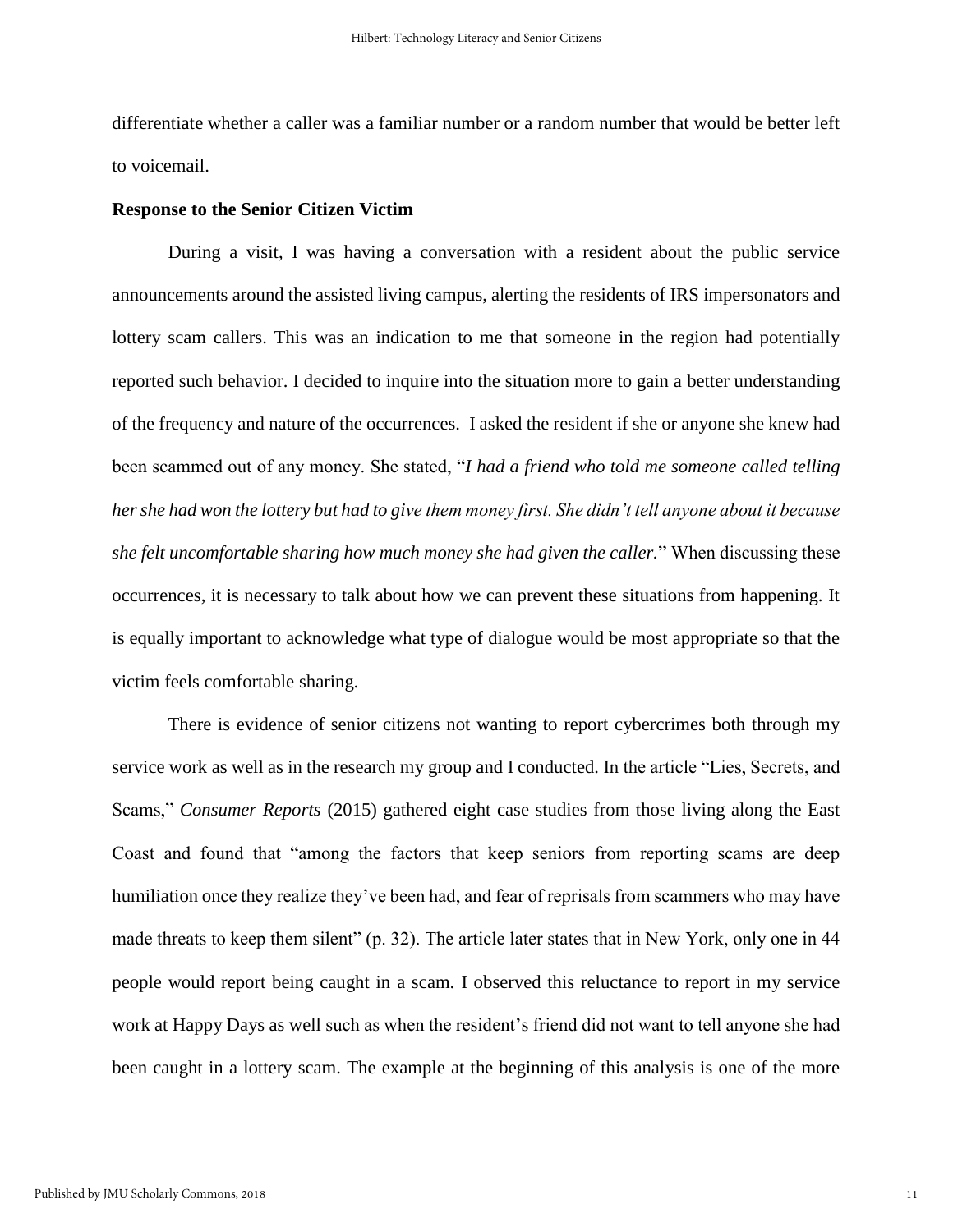disconcerting cases. After I asked the resident caught in the Craigslist scam if she would feel comfortable reporting a cybercrime again, she said she would not because of how the Better Business Bureau responded to her complaint. The manipulation and ability of the scammer to create fear in a victim adds to the unwillingness to report cybercrime. This is a problem because when cybercrimes go unreported, inaccurate data on the frequency of the crime is released. This leads to less public awareness and therefore less urgency to investigate the perpetrator.

Some articles suggest that the older victim's trusting behavior of giving out information over the phone or online plays a key role in senior citizen identity theft. Holtfreter was the lead researcher in the 2015 study "Risky Remote Purchasing and Identity Theft Victimization Among Older Internet Users," which analyzed and collected data on the behaviors of a randomly selected group of Arizona and Florida residents over age 60. Some of the characteristics described in the study were low self-control or risk-seeking behaviors of a victim. For instance, in a lottery scam, a victim may give out information to obtain a large amount of money like described above. The researchers concluded that "identity theft can be the end result of a complex process involving both personality characteristics and behavioral routines on the part of the victims" (p. 692). The study suggests that behavior plays an important role in being scammed, but it fails to take into account whether these victims received education on scams and identity theft or if they understood how to protect themselves from these crimes. The conclusions from this type of study can be misleading because of the way the data is analyzed. This type of study insinuates the victim's behavior without taking into account what the scammer is saying to the victim or whether the victim was aware that there are malicious people out there who target senior citizens specifically for their trusting nature. This portrayal of the senior citizen victim can be harmful when we try to progressively eliminate these threats. To further help the senior citizen victim of a cybercrime, it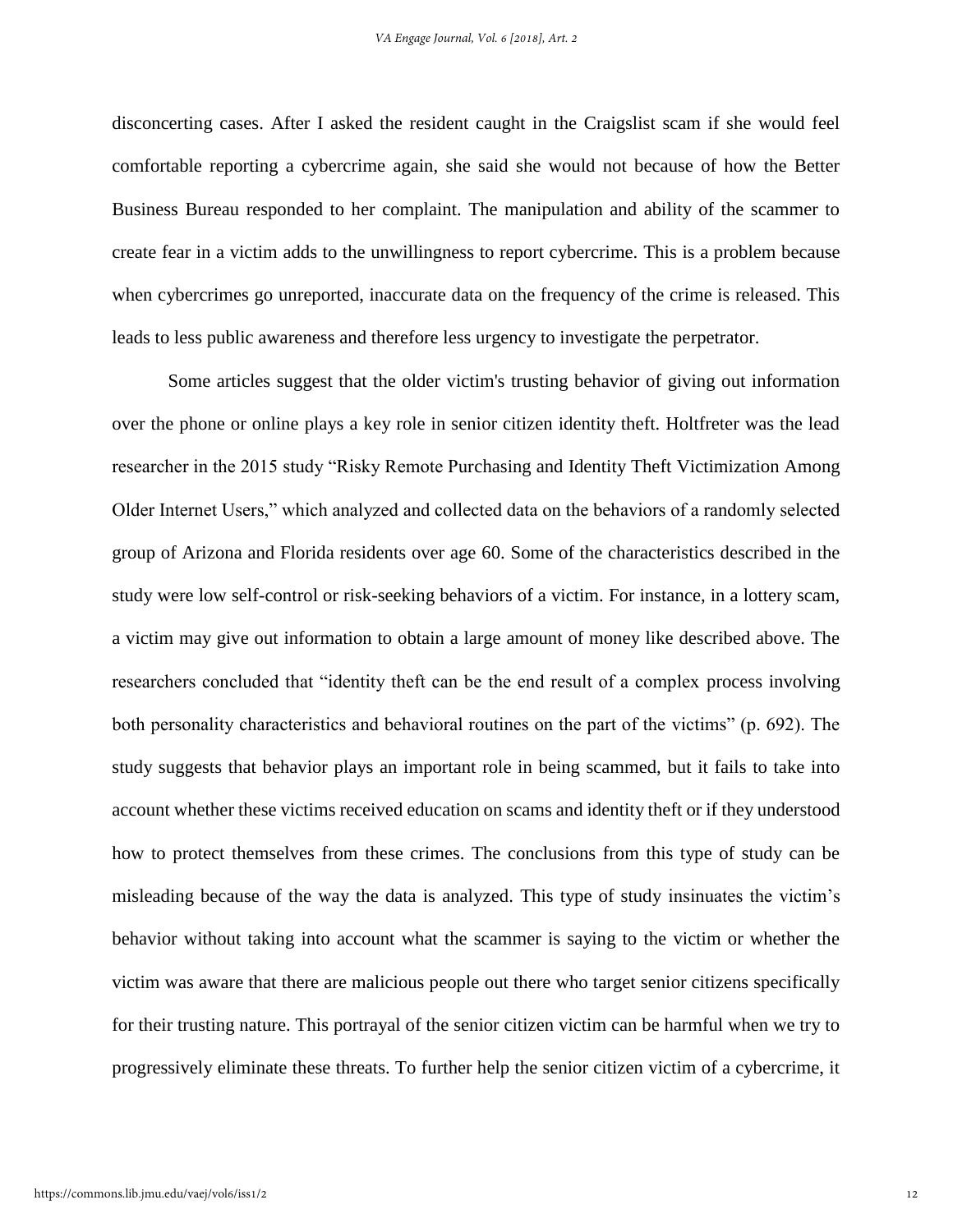is important to continue studies on technology use among the senior citizen community as well as include assessments on how officials respond to cybercrimes against the senior citizen.

#### **Technology Education for Senior Citizens and Positive Outcomes**

When I began my service-learning at Happy Days, I was enlightened to the role that technology has played in the senior citizen community. Prior to going into the service site, my reasoning for why the residents needed technology tutoring was that they did not understand the rudimentary functions of using technology. That assumption was proved wrong on day one. However, it was not until months later, after contemplation and reflection, that I realized I went into Happy Days with a bias about their ability to use technology. The relationships I forged with residents allowed me to gain insight into what the residents needed help with. Most of the time, they already understood how to use the technology; they just needed extra coaching on how to navigate the platforms they were becoming familiar with. Something notable about this population is how eager they all are to learn. Every session, there were residents who signed up for in home tutoring, or they were already waiting for us in our designated work-room. The readiness of senior citizens to further their technological education is exciting, and a sign that more should be done to teach new users how to protect themselves online and through the phone as well as offer workshops to brush up on the basics.

The senior citizen population has come to enjoy the benefits of internet and electronic services, which was especially observed at Happy Days assisted living facility. However, continued usage does not mean that they have emerged with a better understanding of how to protect their privacy, which is why technology tutoring is so important. Most of the residents have been engaging in cellular and landline phone communication for years, yet there were situations that led to unfortunate circumstances. Assessing why the senior citizen may become vulnerable to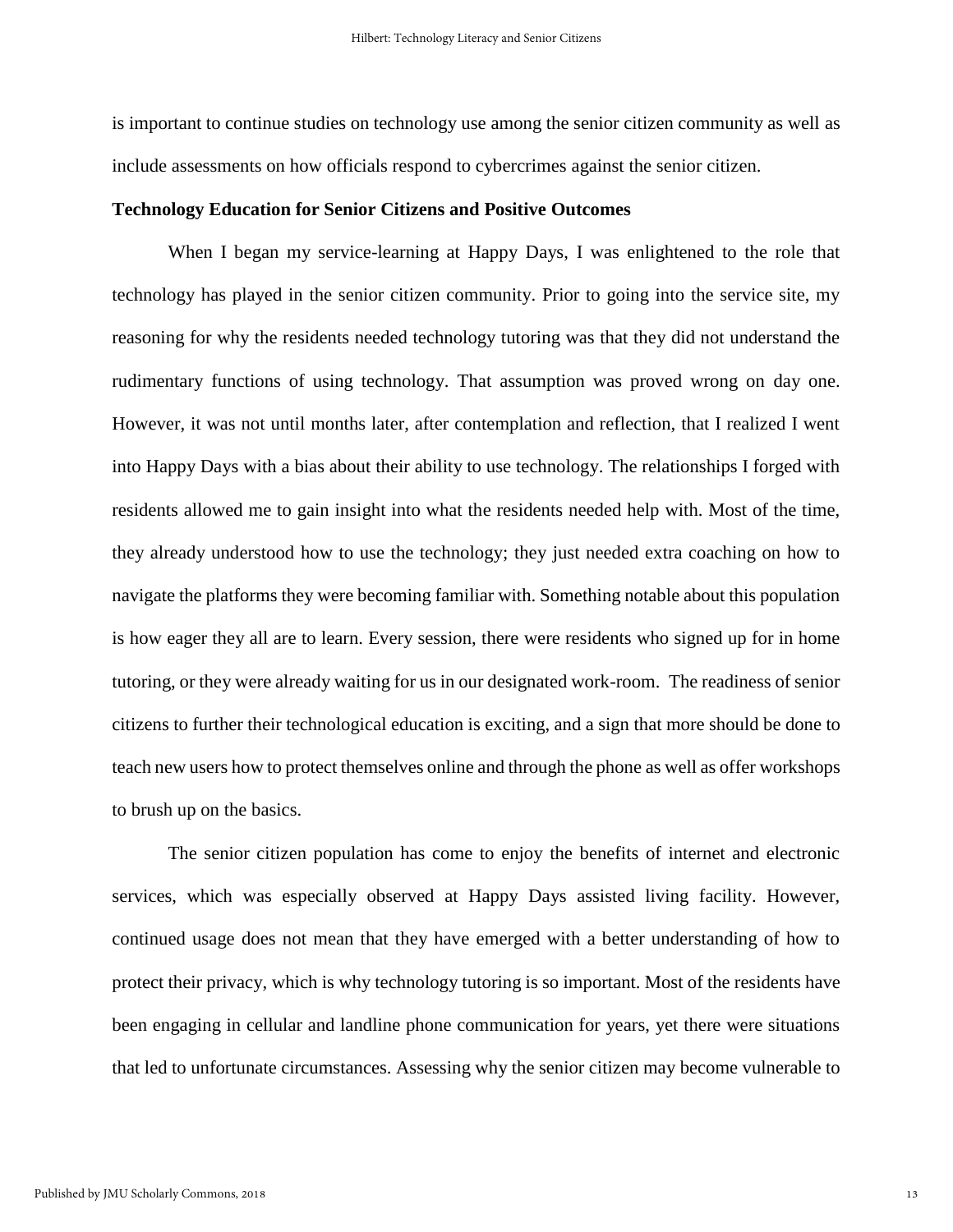a robot caller or a scammer through the phone is important when trying to empathetically understand the population. Empathy is extremely important when educating because it allows for targeted insight that better helps the population.

This analysis has described why greater attention should be paid to helping senior citizens learn how to use and integrate new technology into their lives in a safe and positive way. This could change the discussion in helping the senior citizen population use technology and how we address protecting the population in general. Though the older generation sometimes requires extra attention, the concerns stated in this essay not only pertain to them, but to U.S citizens of all ages who use technology. They affect the family, the community and the future interactions the senior citizen may have towards technology use and personal interactions with others. These observations should not elicit a mistrust of technology or cause senior citizens to shy away from using it. Instead, it brings to light inconsistencies in how senior citizens are educated on technology use as well as how we respond to scams. It also brings to light how others may perceive an older user and how that can cause a deficit in communication.

At the conclusion of our service work, my group and I were asked to create a project which would help our community partner after our service work concluded. We designed and supplied brochures to be passed out at Happy Days illustrating common scams, typical language a scammer may use, tips for password security, and a list of resources available to victims of a cybercrime. As a group, we agreed a brochure would be the most accessible way for the residents to know about common scams and password securities and have information on who to contact if they suspect suspicious behavior online. A physical form of information was an ideal reference for the residents to have because they seemed more comfortable with printed or written out manuals on technology use. Many times, when explaining something to the resident, they would manually write down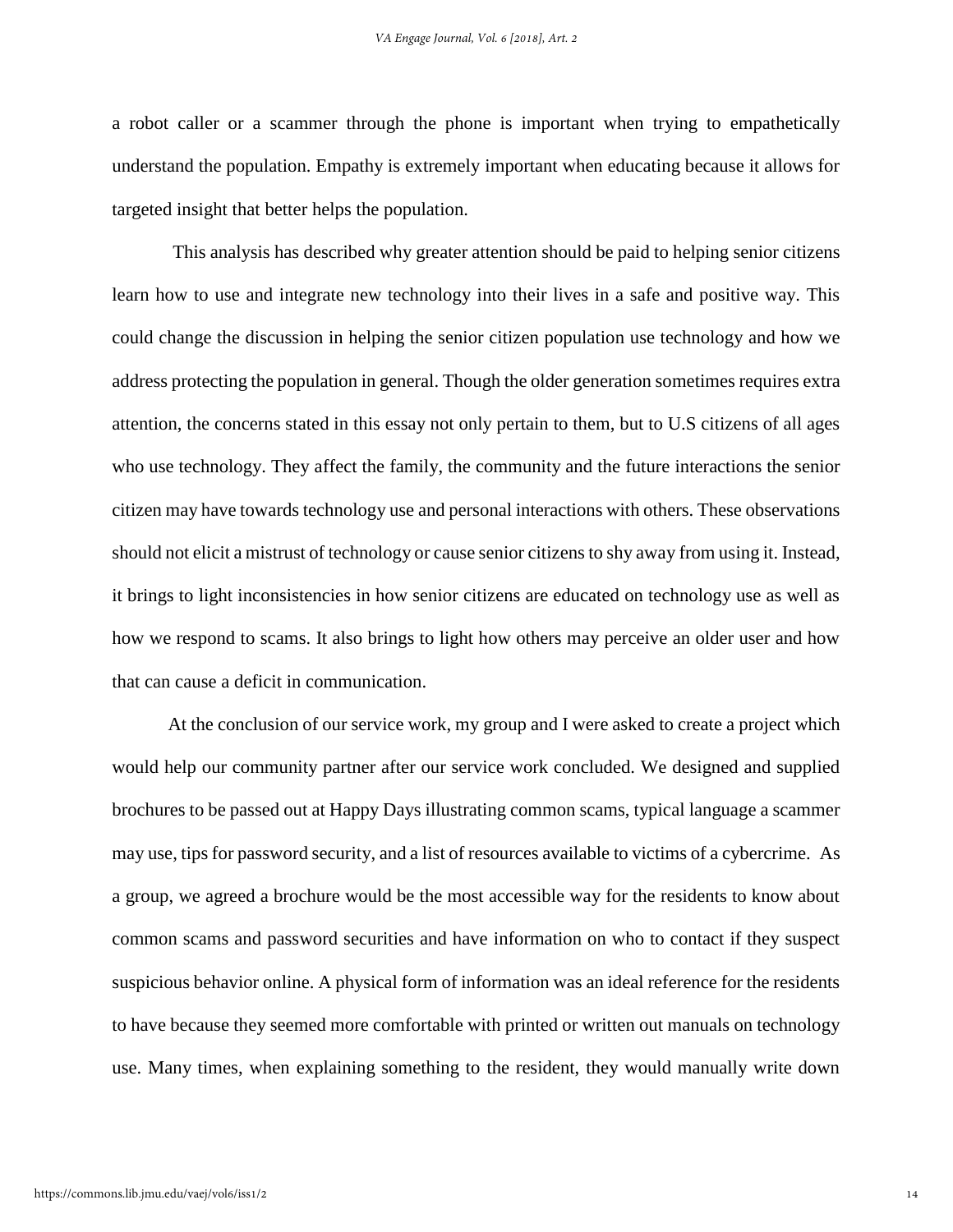each step so that they would remember once we left. However, there is more to this than leaving a physical reminder behind. An important part of technology tutoring at Happy Days, especially in my work, was having the residents repeat back what we just walked through. I was confident in my ability to demonstrate what to do if they were able to explain it back to me, no matter how long that took. So while we gave the residents a physical reminder of things to watch out for, it was more important they knew how to use the online platforms and feel confident in reaching out to others should they feel uneasy about any virtual communication. While the residents did not outwardly say they had been scammed when I interacted with them and asked questions, they always had a story or an instance of being scammed, almost being scammed, or had known of someone that had been scammed. Throughout my research it became clear that there was a need for more studies and dissemination of the information on older adults and technology use.

If we begin to look at technology adoption issues with greater importance, we might reduce the rate of scams in the senior citizen community to save them from future heartache. One possibility for prevention could be outreach in communities in the form of workshops that focus on understanding online platforms. It is important to keep in mind that when engaging in technology tutoring with senior citizens, they usually have a solid understanding of how to use the technology. The goal then becomes achieving the next level of maneuvering through virtual communication. Another preventative measure could be simulations of a cybercriminal caller. In the moment, it can sometimes be hard to deduce if a caller has negative intentions and by having a simulation of the event, the senior citizen might become more aware and confident in themselves should that situation occur in real life. If we had an integrated community of technology education, it could enlighten those that are unaware of the senior citizens' need for technology education and could be a potential catalyst for larger involvement from the community. This is an issue that we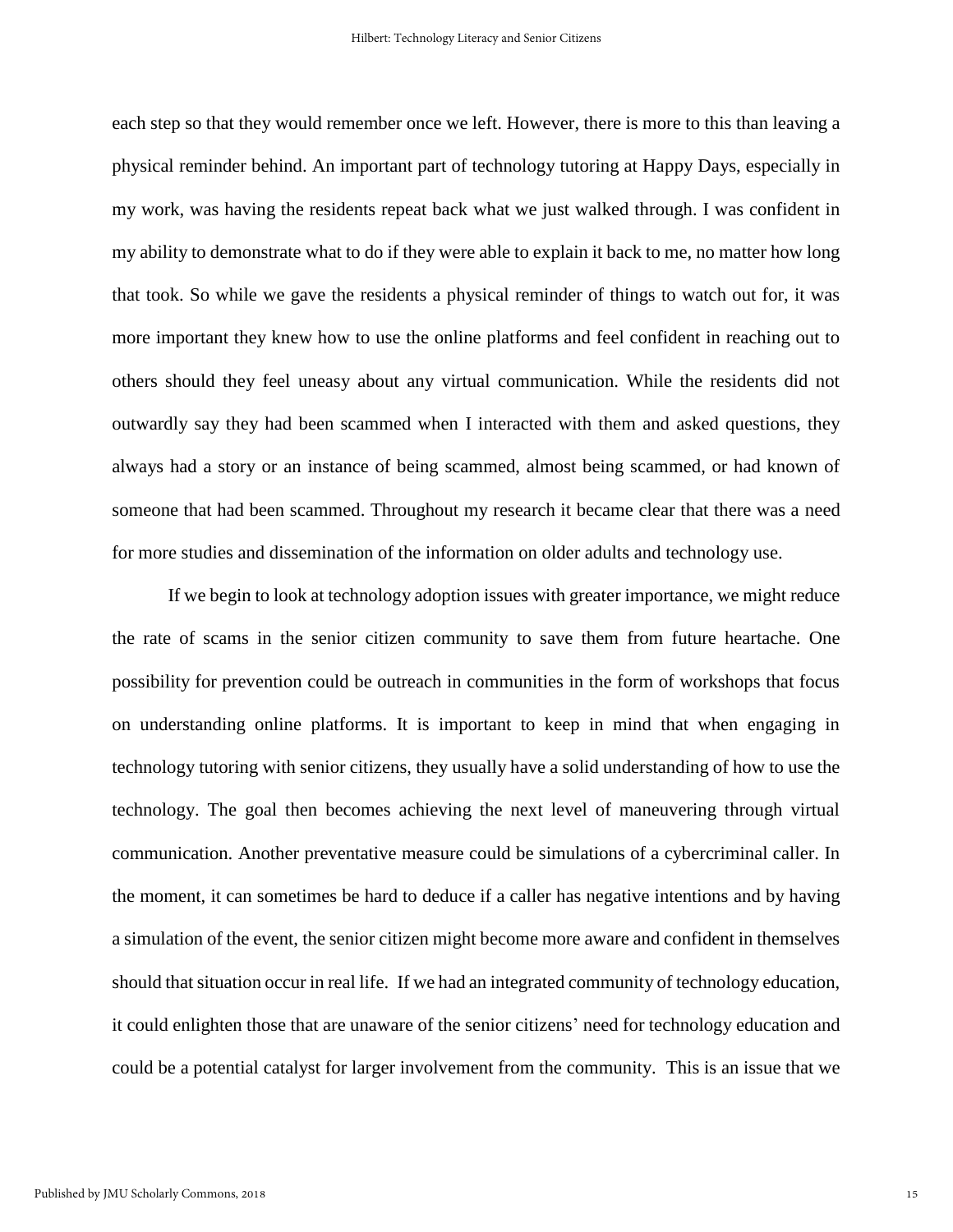have to take on as a nation. It will require cultural change, commitment to action, and empathetic understanding from everyone involved.